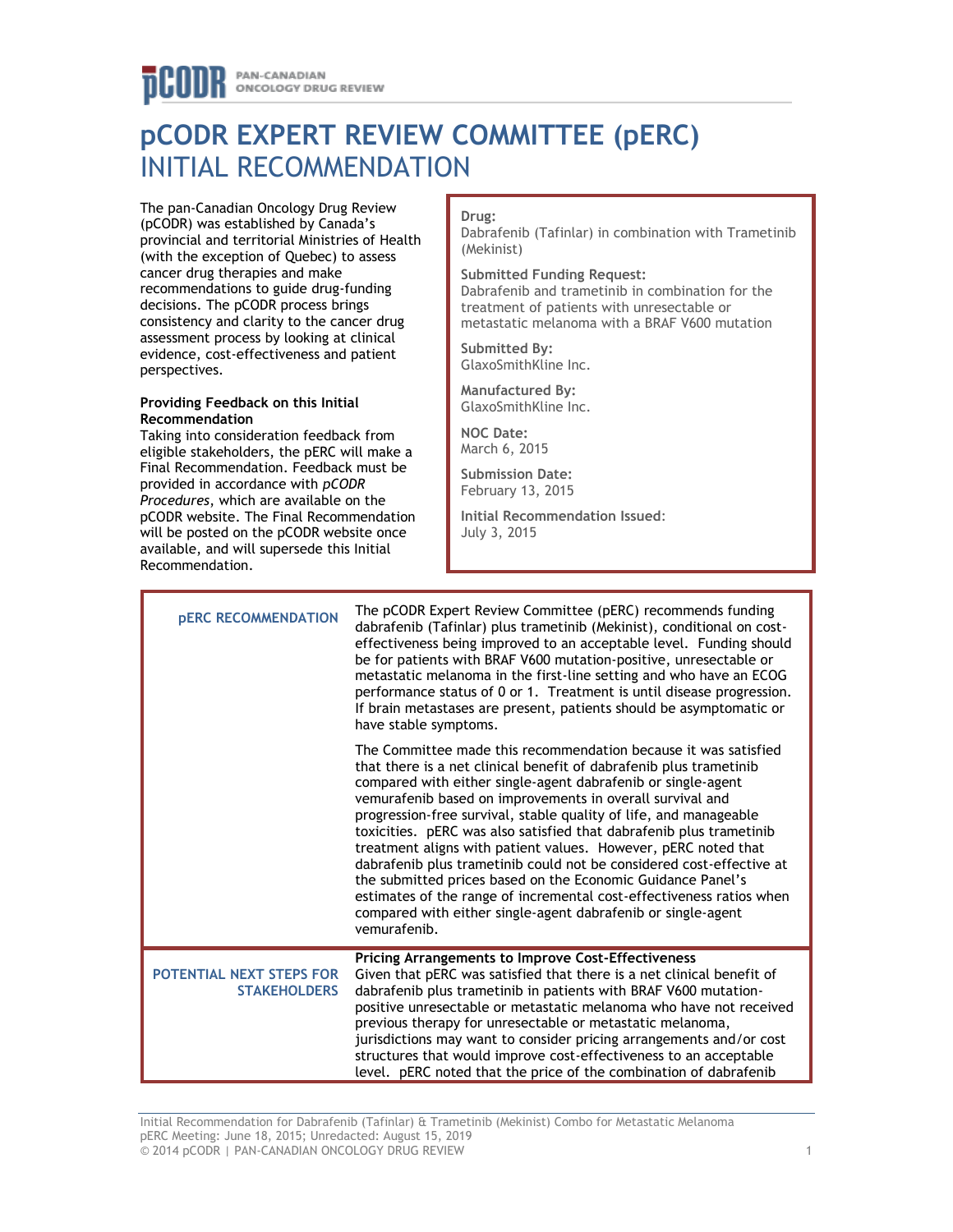plus trametinib was a key driver of the incremental cost-effectiveness estimates. Therefore, pERC concluded that a substantial reduction in the price of the two drugs would likely be required in order to improve the cost-effectiveness.

#### **Time-Limited Need for Dabrafenib Plus Trametinib in Patients Currently Receiving First-Line Treatment with a Single-Agent BRAF Inhibitor or MEK Inhibitor**

At the time of implementing a funding recommendation for dabrafenib plus trametinib, jurisdictions may consider addressing the short-term, time-limited need to offer dabrafenib plus trametinib to patients currently receiving a single-agent BRAF or MEK inhibitor for the first-line treatment of unresectable or metastatic melanoma and whose disease has not progressed.

#### **Sequencing of Treatments in Metastatic Melanoma**

pERC was unable to make an informed recommendation on the use of dabrafenib plus trametinib after progression on either a single-agent BRAF inhibitor or single-agent MEK inhibitor as the Committee noted that, as yet, there is no evidence to inform this clinical situation. In addition, pERC noted that there is no evidence to inform the optimal sequencing of the combination of dabrafenib plus trametinib with immune checkpoint inhibitors as yet. Therefore, pERC was unable to make an informed recommendation regarding the optimal sequencing of these agents. pERC also noted that the prospective collection of data regarding the efficacy and safety of dabrafenib plus trametinib administered before or after immune checkpoint inhibitors would help define the optimal sequencing of these agents in this patient population.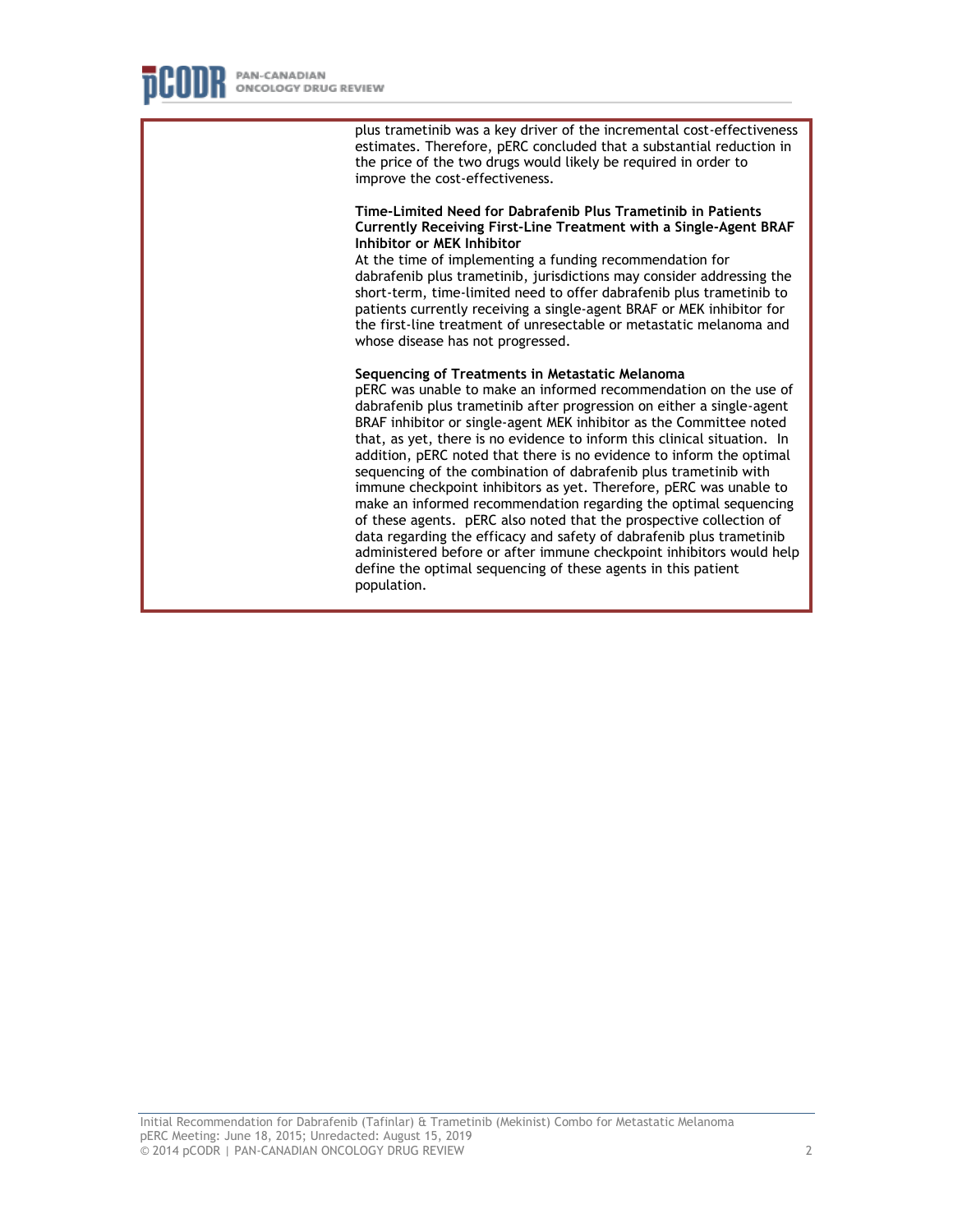## PAN-CANADIAN ONCOLOGY DRUG REVIEW

# **SUMMARY OF pERC DELIBERATIONS**

pERC noted that the estimated incidence (new cases) of melanoma in Canada in 2014 was 6,500 cases and that there are approximately 1,100 deaths annually from melanoma. Approximately 5% of patients present with metastatic disease and another one-third of patients with early-stage disease will subsequently develop metastases. Surgery is not an option for most patients with metastatic melanoma and systemic therapy is the only alternative. pERC noted that the prognosis for patients with unresectable or metastatic melanoma has historically been poor, with median survival of 6-9 months and 5-year survival of 6%. Approximately half of patients with melanoma have BRAF mutation-positive disease. Despite the availability of BRAF inhibitors such as dabrafenib and vemurafenib in the first-line treatment of patients with unresectable or metastatic melanoma,



the Committee noted that resistance to BRAF inhibitors ultimately develops, leading to rapid and often unrelenting disease progression. Therefore, pERC recognized the need for therapies that would delay or prevent the development of resistance to BRAF inhibitors.

pERC deliberated upon the results of two randomized controlled trials comparing dabrafenib plus trametinib with single-agent dabrafenib (the Combi-d study) or single-agent vemurafenib (the Combi-v study), and concluded that there is a net clinical benefit for dabrafenib plus trametinib compared with both single-agent dabrafenib and single-agent vemurafenib. In drawing this conclusion, pERC noted that the overall survival and progression-free survival results were statistically significant and clinically meaningful in favour of combination treatment in both studies. Additionally, pERC noted that measures of quality of life were either stable or improved for many subscales of the quality of life instruments used in the Combi-d study and the Combi-v study. pERC also concluded that the toxicities associated with treatment with dabrafenib plus trametinib were manageable and that there was a lower incidence of hyper-proliferative cutaneous adverse events in patients treated with dabrafenib plus trametinib compared with a single-agent BRAF inhibitor.

pERC noted that in the absence of direct randomized controlled trials comparing dabrafenib plus trametinib with single-agent trametinib or with ipilimumab, the relative efficacy and safety of dabrafenib plus trametinib with respect to these agents is uncertain. pERC discussed the results of a network metaanalysis (NMA) that indirectly compared dabrafenib plus trametinib with single-agent trametinib, with ipilimumab, and with dacarbazine. The Committee noted several limitations in the NMA including differences in the trials' characteristics and included patient populations. These substantial limitations decreased pERC's confidence in the results of the indirect comparisons such that the Committee was unable to draw any firm conclusion on the relative efficacy and safety of dabrafenib plus trametinib compared with single-agent trametinib, ipilimumab, or dacarbazine.

pERC reviewed patient advocacy group input that indicated that patients value effective treatment options that improve overall survival and quality of life and reduce toxicity. pERC considered this input in the context of the Combi-d and Combi-v studies, which demonstrated that dabrafenib plus trametinib extends life and has manageable toxicities compared with single-agent dabrafenib and single-agent vemurafenib, and consequently it concluded that dabrafenib plus trametinib aligns with patients' expressed values. pERC also noted the high quality of the submissions received from the two patient advocacy groups that provided input, based on the richness of patient experiences and clarity of patient values gathered.

pERC deliberated upon the cost-effectiveness of dabrafenib plus trametinib. The Submitter provided a model that made comparisons of dabrafenib plus trametinib with single-agent dabrafenib, single-agent vemurafenib, single-agent trametinib, ipilimumab, and dacarbazine. For the three comparisons of dabrafenib plus trametinib with single-agent trametinib, ipilimumab, and dacarbazine, pERC considered the estimates of clinical effectiveness to be highly uncertain as they were derived from an NMA which had several methodological limitations. Therefore, the Committee relied on the two comparisons of dabrafenib plus trametinib with either single-agent dabrafenib or single-agent vemurafenib. pERC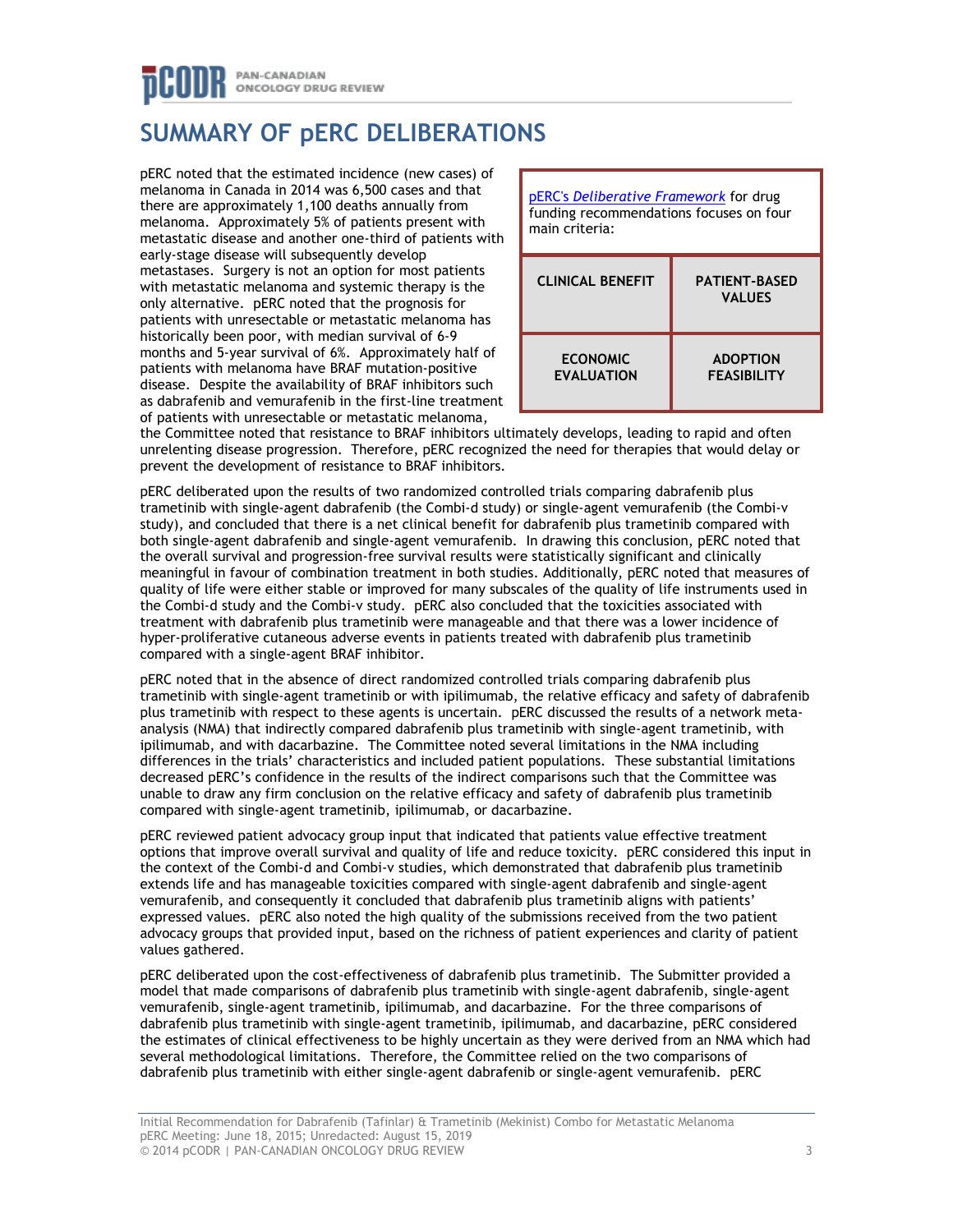

considered that using either the manufacturer's or the pCODR Economic Guidance Panel's estimates of the incremental cost-effectiveness, the combination of dabrafenib plus trametinib was not cost-effective at the submitted prices compared with either single-agent dabrafenib or compared with single-agent vemurafenib. pERC noted that the high estimates of incremental cost-effectiveness were due to the high incremental cost of dabrafenib plus trametinib which was driven largely by the combined prices of dabrafenib and trametinib.

pERC discussed the feasibility of implementing a funding recommendation for dabrafenib plus trametinib. pERC noted that there may be a time-limited need to offer dabrafenib plus trametinib to patients currently receiving a single-agent BRAF inhibitor or MEK inhibitor for the first-line treatment of unresectable or metastatic melanoma and whose disease has not yet progressed. pERC considered that presently, there is no evidence to support or contraindicate the use of a MEK inhibitor after progression on a BRAF inhibitor or vice versa. Therefore, pERC could not make an informed recommendation on the use of dabrafenib plus trametinib either before or after treatment with a single-agent MEK inhibitor or BRAF inhibitor. In addition, pERC noted that there is, as yet, no evidence to inform the appropriate sequencing of dabrafenib plus trametinib with immune checkpoint inhibitors; however, pERC noted that the provinces may want to consider prospectively collecting data to inform the appropriate sequencing of dabrafenib plus trametinib with immune checkpoint inhibitors.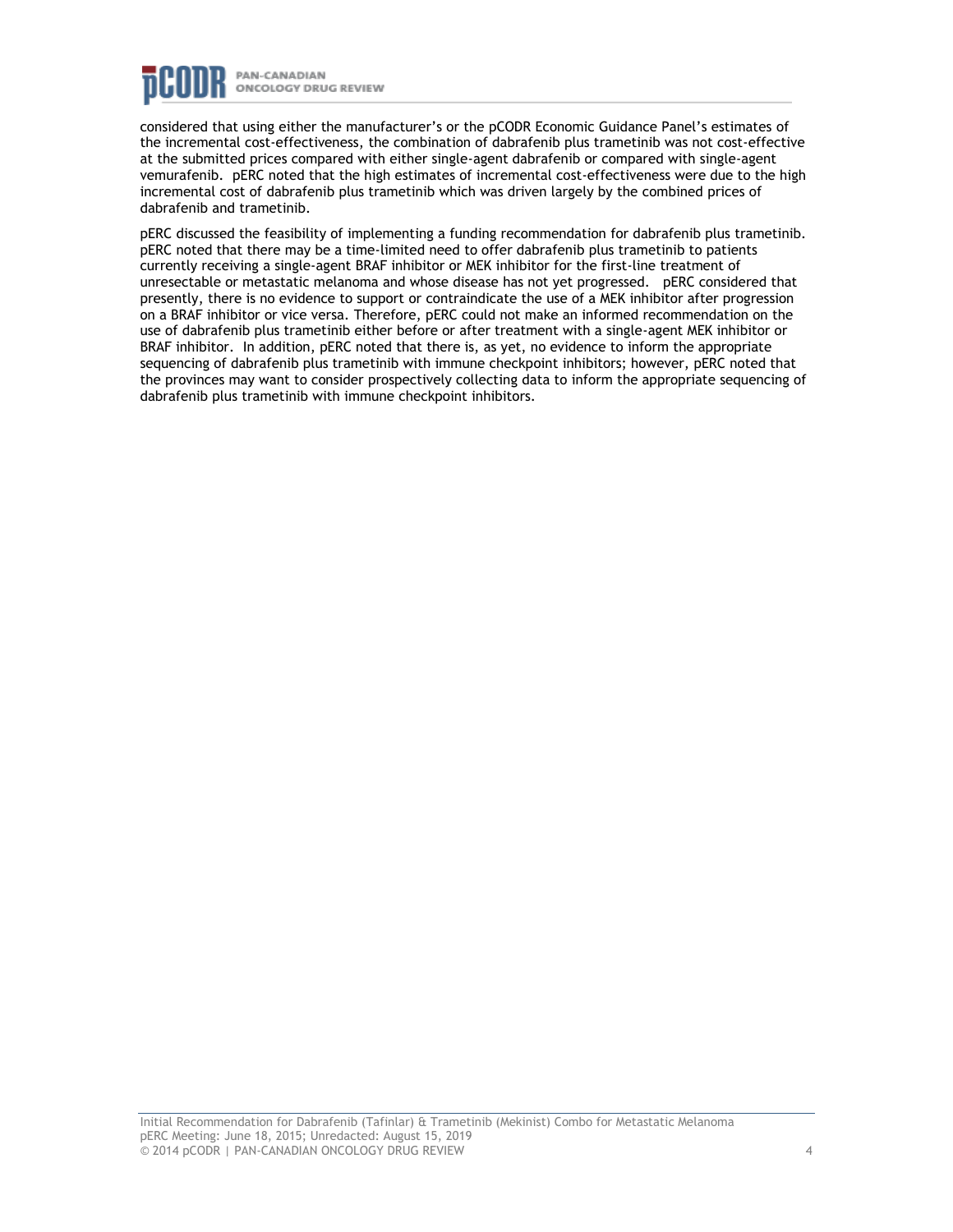

## **EVIDENCE IN BRIEF**

pERC deliberated upon a pCODR systematic review, other literature in the Clinical Guidance Report providing clinical context, an evaluation of the manufacturer's economic model and budget impact analysis, guidance from pCODR clinical and economic review panels, input from two patient advocacy groups (Melanoma Network of Canada, Save Your Skin Foundation) and input from pCODR's Provincial Advisory Group.

## OVERALL CLINICAL BENEFIT

#### **pCODR review scope**

The pCODR review evaluated the safety and efficacy of dabrafenib in combination with trametinib compared to commonly used therapies, placebo, or best supportive care in the treatment of patients with unresectable or metastatic melanoma with a BRAF V600 mutation who have not received prior systemic therapy for unresectable, advanced or metastatic melanoma.

### **Studies included: Two well-conducted RCTs in untreated patients**

The pCODR systematic review included two randomized controlled trials comparing dabrafenib plus trametinib with single-agent dabrafenib (the Combi-d study) or with single-agent vemurafenib (the Combiv study). pERC noted that both trials were generally well conducted.

pERC noted that there were no trials comparing dabrafenib plus trametinib with single-agent trametinib or with ipilimumab; however, the pCODR Clinical Guidance Report provided contextual information on a network meta-analysis (NMA) comparing dabrafenib plus trametinib with single-agent dabrafenib, trametinib, vemurafenib, ipilimumab, and dacarbazine for metastatic melanoma.

#### **Patient populations: Previously untreated, BRAF V600 mutation-positive, unresectable or metastatic melanoma**

Both Combi-d and Combi-v trials included patients with previously untreated metastatic melanoma (stage IV or unresectable stage IIIC). Patients in both trials were generally fit, with an ECOG performance status of 0 or 1. Patients included in both trials also had a confirmed BRAF V600 mutation.

#### **Key efficacy results: Consistent improvement in overall survival and progression-free survival**

pERC noted that a statistically significant and clinically meaningful difference in overall survival was demonstrated in favour of dabrafenib plus trametinib compared with single-agent BRAF inhibitor therapy, in both trials. In the Combi-d trial, the final analysis of overall survival (secondary outcome), demonstrated a statistically significant improvement in favour of the dabrafenib plus trametinib arm (median 25.1 months) compared with the single-agent dabrafenib arm (median 18.7 months; hazard ratio [HR] 0.71, 95% confidence interval [CI] 0.55 to 0.92; p=0.0107). In the Combi-v trial, overall survival was the primary outcome of the trial, which was stopped early for efficacy (pre-specified stopping boundary; p<0.0214). The median overall survival for the dabrafenib plus trametinib arm had not been reached compared with a median of 17.2 months in the single-agent vemurafenib arm (HR 0.69, 95% CI 0.53 to 0.89; p=0.005) after a median follow-up duration of 11 months in the combination arm and 10 months in the vemurafenib arm.

pERC noted that progression-free survival was also statistically significantly longer in favour of the dabrafenib plus trametinib arm compared with the BRAF inhibitor therapy alone arm, in both trials. In the Combi-d trial, progression-free survival was the primary outcome and it was statistically significantly longer in the dabrafenib plus trametinib arm (median 11.0 months) compared with the dabrafenib plus placebo arm (median 8.8 months; hazard ratio [HR] 0.67, 95% CI 0.53 to 0.84; p=0.0004) after a median follow-up of 9 months. In the Combi-v trial, median progression-free survival in the dabrafenib plus trametinib group was longer than in the vemurafenib group (11.4 months versus [vs.] 7.3 months; HR 0.56; 95% CI 0.46 to 0.69; p<0.001).

Initial Recommendation for Dabrafenib (Tafinlar) & Trametinib (Mekinist) Combo for Metastatic Melanoma pERC Meeting: June 18, 2015; Unredacted: August 15, 2019 © 2014 pCODR | PAN-CANADIAN ONCOLOGY DRUG REVIEW 5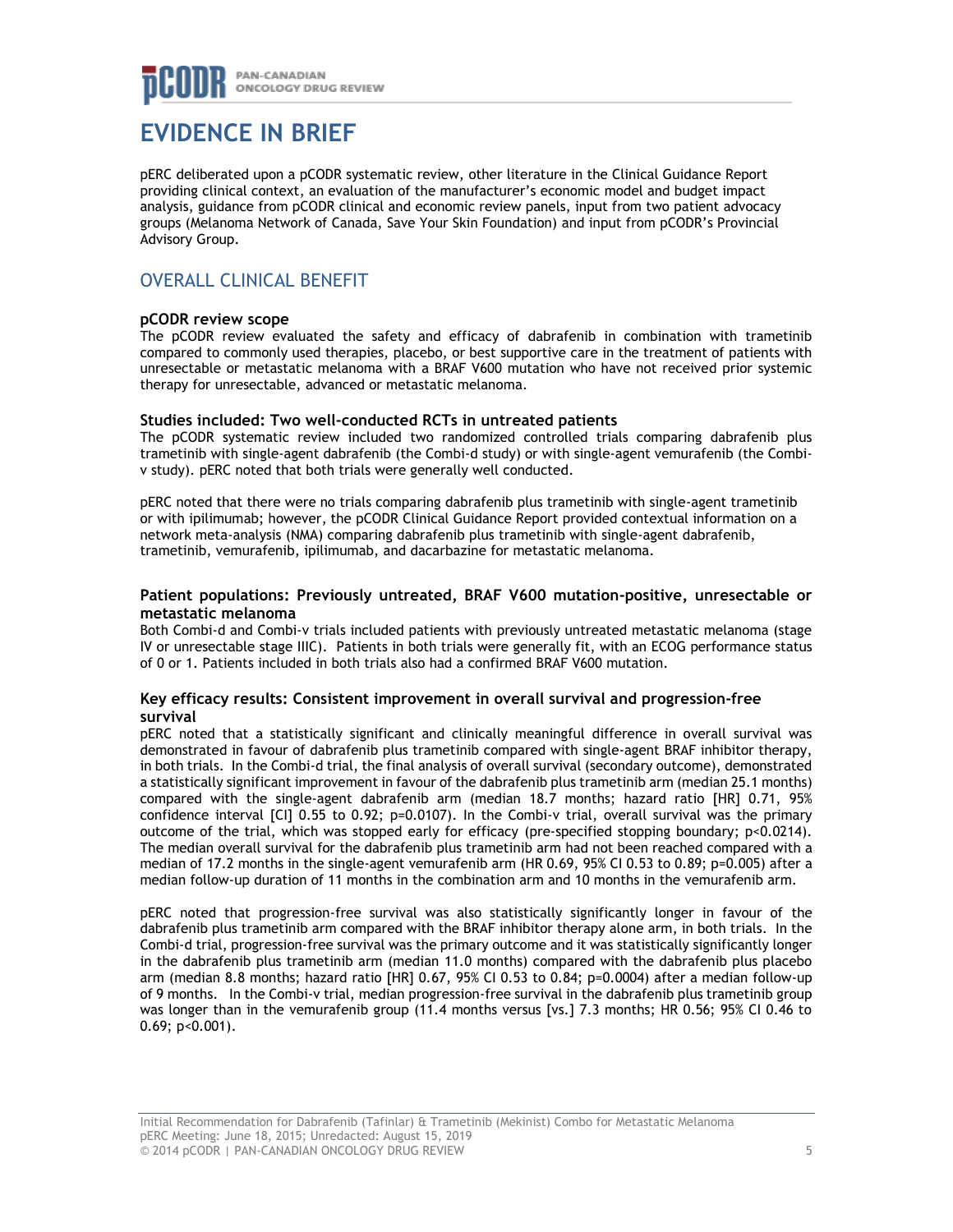

#### **Quality of life: Stable or improved quality of life with combination therapy**

Quality of life in both trials was measured using the EORTC QLQ-C30 generic cancer questionnaire. pERC considered that for most subdomains of the EORTC QLQ-C30, scores were stable or improved for patients who received dabrafenib plus trametinib compared with patients who received a BRAF inhibitor alone. pERC noted that in the Combi-d trial, the global health/quality of life dimension was statistically significantly better at weeks 8, 16, and 24 in favour of dabrafenib plus trametinib. Pain scores were statistically significantly improved and clinically meaningful (6-13 point difference) in favour of dabrafenib plus trametinib compared with dabrafenib alone, at all assessment visits. pERC also noted that the nausea and vomiting symptom domain was worse at weeks 16 and 24 in the dabrafenib plus trametinib group than in the dabrafenib alone group. In the Combi-v trial, the global health/quality of life dimension was statistically significantly better at all assessment visits for patients who received dabrafenib plus trametinib compared with those who received vemurafenib. The role, social, and physical functioning domains as well as the appetite loss, insomnia, and pain symptom domains all demonstrated statistically significant differences in favour of the combination therapy arm compared with the vemurafenib arm. In addition, the Combi-v trial also demonstrated statistically significant differences in FACT-M Melanoma subscale scores in favour of the dabrafenib plus trametinib arm compared with the vemurafenib arm. pERC considered the quality of life results from both studies to be meaningful from a patient perspective.

#### **Safety: Manageable toxicities; lower incidence of hyper-proliferative cutaneous adverse events with dabrafenib plus trametinib**

pERC noted that in the Combi-d trial, grade 3 or 4 adverse events occurred in 73 patients (35%) in the dabrafenib and trametinib group and in 79 patients (37%) in the dabrafenib and placebo group. In the dabrafenib plus trametinib group, the most common grade 3 adverse events were pyrexia (6%), hypertension (4%), and elevated aspartate aminotransferase (3%), whereas hypertension (5%) was the most common in the dabrafenib alone group. pERC noted that the toxicities associated with dabrafenib plus trametinib were manageable. The Committee also noted that cutaneous squamous-cell carcinomas, including keratoacanthomas, occurred in 2% of patients who received dabrafenib plus trametinib and in 4% of patients who received dabrafenib alone.

pERC noted that in the Combi-v trial, grade 3 or 4 adverse events occurred in 52% of patients in the combination group and in 63% of patients in the vemurafenib group. The most common grade 3 adverse events in the dabrafenib plus trametinib arm were hypertension (14%), pyrexia (4%), and elevated alanine aminotransferase (3%), whereas in the vemurafenib arm, hypertension (9%), rash (9%), elevated alanine aminotransferase (4%), arthralgia (4%), and elevated aspartate aminotransferase (4%) were most common. A total of 17 patients in the dabrafenib plus trametinib arm experienced a grade 4 adverse event compared with 24 in the vemurafenib arm. Again, pERC noted that the toxicities associated with dabrafenib plus trametinib were manageable. The Committee also noted that cutaneous squamous cell carcinomas, including keratoacanthomas, occurred in 1% of patients who received dabrafenib plus trametinib whereas they occurred in 17% of patients who received vemurafenib.

#### **Need: Treatments required to prevent or delay resistance to BRAF inhibitor therapy**

pERC noted that single-agent BRAF inhibitors were previously reviewed by the committee and are routinely used and funded across Canada for BRAF mutation-positive metastatic melanoma. However, resistance typically develops within 6 to 8 months of treatment initiation and survival at that point is poor, thus additional treatment options are required. pERC also noted that hyper-proliferative cutaneous adverse events are a significant problem with BRAF inhibitors and noted the lower incidence of hyper-proliferative cutaneous adverse events in patients receiving dabrafenib plus trametinib compared to single agent use.

#### **Comparators: uncertainty in NMA results**

pERC noted several limitations with the NMA that decreased its confidence in the results. The NMA included studies of patients with only BRAF V600E/K metastatic melanoma, as well as data from studies that had included patients with no mutations, but did not report data for the subgroups separately. The Committee noted that a primary assumption in a network meta-analysis is that the included studies need to be sufficiently similar to yield meaningful results, and that differences between trials with respect to study or patient characteristics may bias the indirect comparison. In addition, pERC noted that the inclusion of results from studies that were adjusted for early crossover would further decrease confidence in the assumptions of similarity of the trials required for a valid NMA.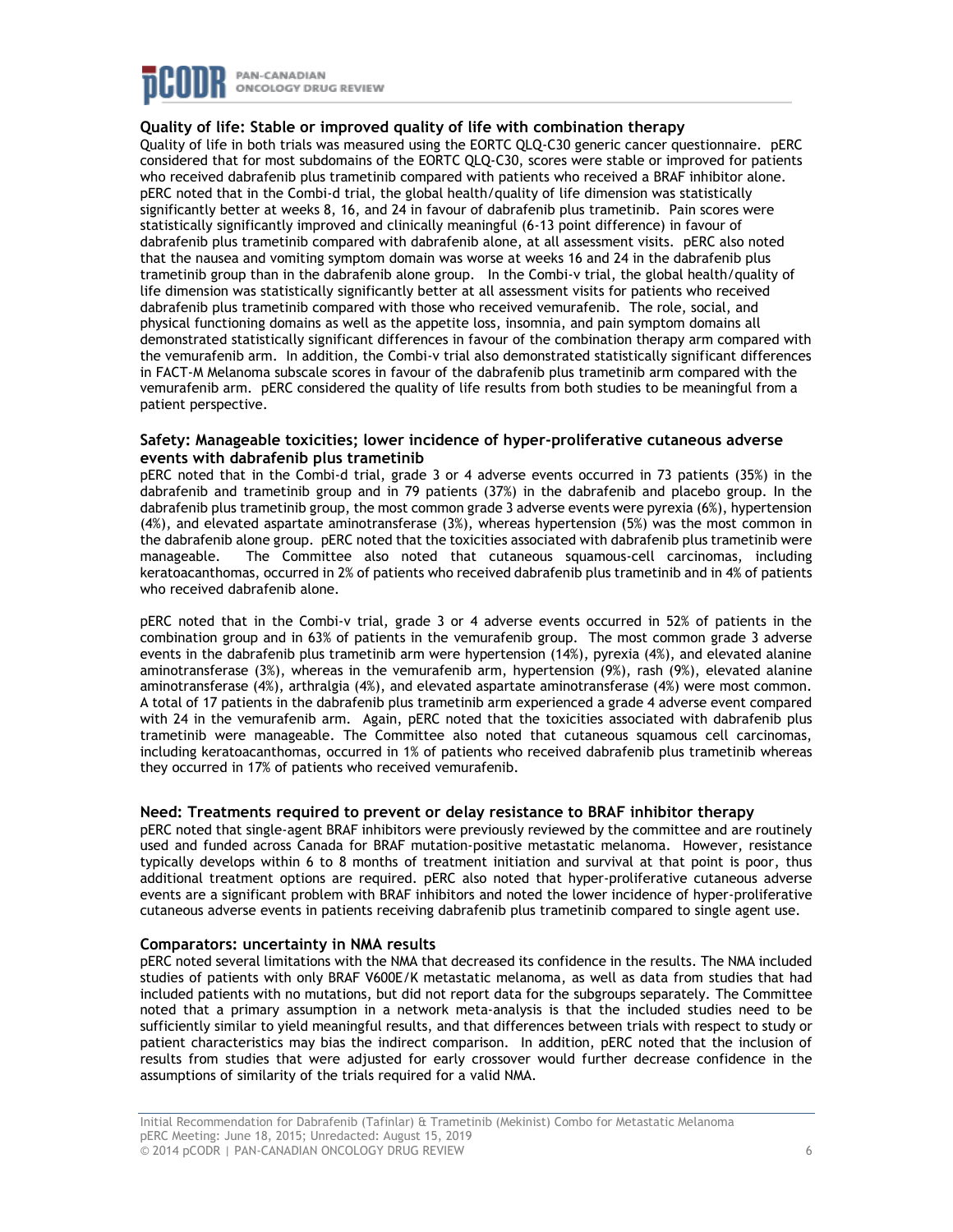

## PATIENT-BASED VALUES

#### **Values of patients with metastatic melanoma: Need for treatments that extend survival, improve quality of life and reduce toxicities**

pERC noted that the patient advocacy group input indicated that patients with unresectable or metastatic melanoma value prolongation of life and a reduction in the symptoms of their disease without a significant increase in side effects of treatment. pERC noted that the most common symptoms that patients wanted to manage better were pain, open skin lesions, loss of mobility, fatigue, fear, and anxiety, all of which impact on their quality of life.

pERC noted that patients reported that the side effects of current therapies also affect their quality of life. Commonly reported side effects from current therapies include extreme flu like symptoms and fatigue, cognitive impairment, nausea, fever, rigours, pain, arthritis, headaches, liver failure, low platelet counts, diarrhea, and severe depression. Respondents reported that many of these side effects last beyond a year, depending on the patient's ability to tolerate the therapy. Most patients do not complete the full year of treatment due to side effects. pERC noted that respondents expect that dabrafenib plus trametinib could either eliminate the disease altogether, slow progression or span the gap until another potentially more effective therapies are developed.

#### **Patient values on treatment: willing to tolerate side effects**

pERC noted that input from patients who had been treated with the dabrafenib plus trametinib combination had experienced a benefit from the treatment, and in some patients, that benefit was continuing. Patients reported that the most common side effects included flu like symptoms and fatigue, fever, arthritis or joint pain, headaches, nausea and diarrhea. However, pERC noted that most respondents indicated that aside from persistent fatigue, the negative side effects of the combination treatment were worth the benefits from treatment.

### ECONOMIC EVALUATION

### **Economic model submitted: cost-utility analysis; partition survival model**

The pCODR Economic Guidance Panel assessed a cost-utility analysis of dabrafenib plus trametinib as firstline therapy for patients with BRAF V600 mutation-positive unresectable or metastatic melanoma in comparison to the following monotherapies: vemurafenib, dabrafenib, trametinib, ipilimumab, and dacarbazine. The health states considered in the model were alive and progression-free; alive with disease progression, and; dead.

#### **Basis of the economic model: Clinical and economic inputs**

For the model, the cost of medications, one-time costs (diagnostic testing, progression, death), monthly costs (direct medical cost per month for progression-free and post-progression), direct medical cost for the administration of medication in the presence and absence of AEs, and medical treatment of AE costs were considered. pERC noted that the combined price of dabrafenib and trametinib had the largest impact on the incremental cost of combination treatment compared with single-agent therapy.

In terms of clinical effect inputs into the model, the following were considered: disease progression, adverse event probabilities, the relative dose intensity, progression-free survival, overall survival and health utilities. Health utility data were obtained from the Combi-d and Combi-v studies using the EQ-5D questionnaire.

### **Drug costs: Differences in submitted price and available list price**

The cost of the combination of dabrafenib plus trametinib and of each agent as monotherapy in the main analysis was based on a confidential price submitted by the manufacturer. At the submitted confidential price, dabrafenib costs \$ per capsule of 75 mg, and trametinib costs \$ per tablet of 2 mg. *(The costs of dabrafenib and trametinib are based on confidential prices submitted by the manufacturer and cannot be disclosed to the public according to the pCODR Disclosure of Information Guidelines.)*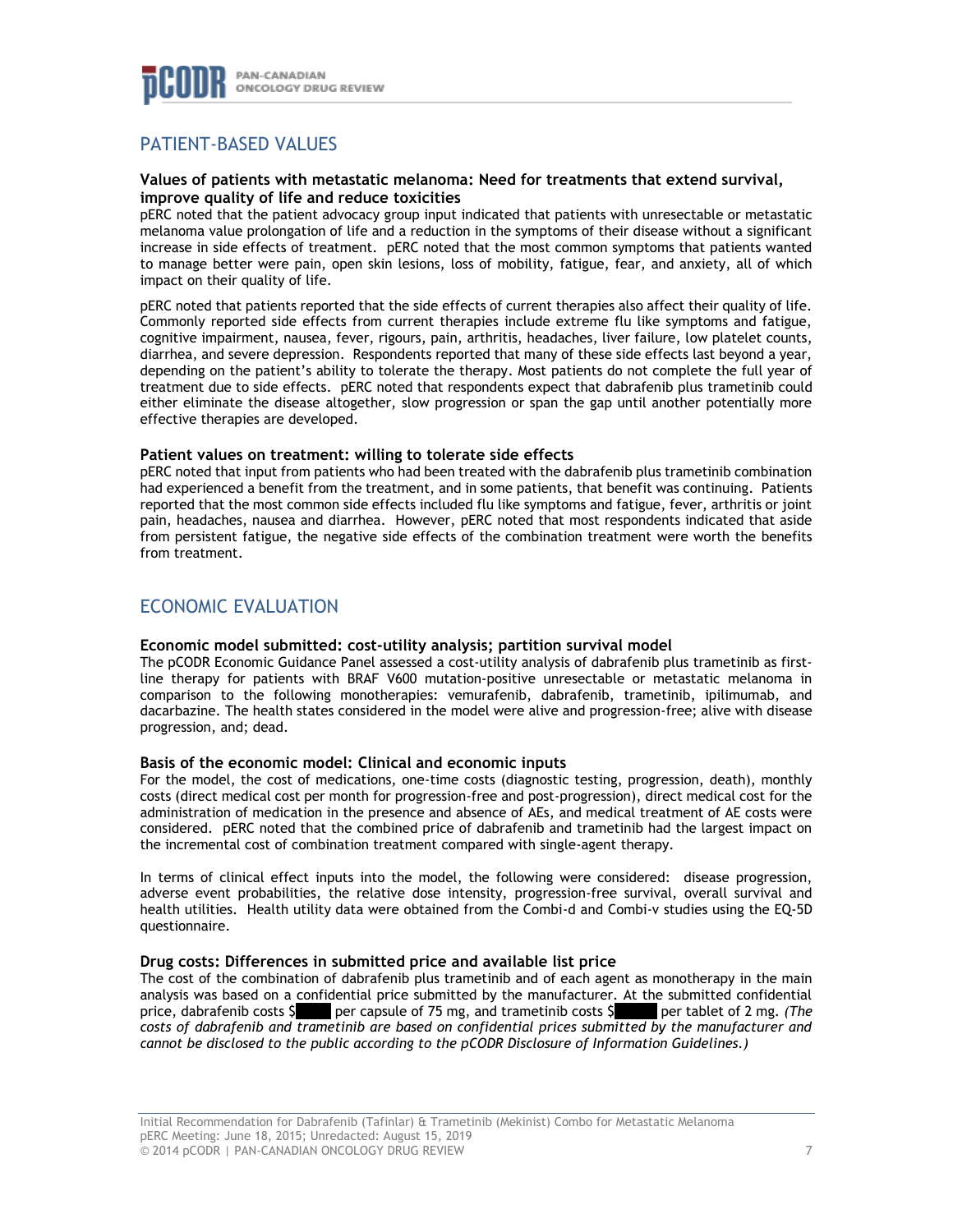

At the current list price, dabrafenib costs \$63.33 per 75mg capsule, with a total dose cost per day of \$253.33. The cost per 28 days is \$7,093.64. Trametinib costs \$290.00 per 2mg tablet for a total dose cost per day of \$290.00. The cost over 28 days is \$8120.00.

For the comparative monotherapies, vemurafenib costs \$46.54 per 240mg tablet with a dose of eight tablets for a total cost of \$372.32. The cost over 28 days is \$10,424.96. Ipilimumab costs \$5,800 per vial per 50mg with a dose of five vials for a total dose cost of \$29,000. The cost over 28 days is \$38,677. Dacarbazine costs \$0.35 per mg with a total dose cost of \$731.90. The cost over 28 days is \$975.86.

#### **Cost-effectiveness estimates: Price of dabrafenib plus trametinib is largest driver of incremental cost-effectiveness**

pERC noted that for each of the five comparisons of dabrafenib plus trametinib to a single-agent therapy, primary and secondary analyses were conducted, where the primary analysis did not consider a class effect for the two BRAF inhibitor treatments (dabrafenib and vemurafenib) and the secondary analysis did consider a class effect. pERC did not consider dacarbazine a clinically relevant comparator; therefore, the results of that comparison were not considered further. pERC noted that not only were the comparisons of dabrafenib plus trametinib with single-agent trametinib and ipilimumab based upon indirect estimates of clinical effect that were derived from an NMA, but that for the comparisons of dabrafenib plus trametinib with single-agent dabrafenib and vemurafenib, the estimates of clinical effect were also derived from the NMA (i.e., a combination of direct and indirect evidence). pERC noted several limitations in this NMA and noted that the estimates of incremental clinical effectiveness for the combination therapy versus singleagent trametinib, ipilimumab and dacarbazine were all uncertain given the identified limitations. In addition, pERC noted that given those same limitations, an analysis using the efficacy data directly from the Combi-d and Combi-v trials may have increased the Committee's confidence in the cost-effectiveness estimates.

pERC noted that the EGP's range of incremental cost-effectiveness ratios included the manufacturer's base case for each of the five comparisons. pERC also considered that given the high estimates of the incremental cost effectiveness, the assumption of a class effect for BRAF inhibitors did not sufficiently change the incremental cost-effectiveness estimates to impact upon the Committee's interpretation of these estimates.

pERC noted that the incremental cost of dabrafenib plus trametinib was largely driven by the high price of the two agents, dabrafenib and trametinib, which, consequently, was the major driver of the incremental cost-effectiveness for all five comparisons.

Notwithstanding the potential limitations of the estimates of the incremental cost-effectiveness, pERC concluded that dabrafenib plus trametinib could not be considered cost-effective in comparison with any of the five comparators and that the price of the two agents is the largest driver of the incremental costeffectiveness.

### ADOPTION FEASIBILITY

#### **Considerations for implementation and budget impact:**

pERC discussed factors affecting the feasibility of implementing a funding recommendation for dabrafenib plus trametinib in patients with BRAF V600 mutation-positive unresectable or metastatic melanoma who have not received prior therapy for unresectable or metastatic melanoma.

Input from the pCODR Provincial Advisory Group indicated concerns regarding the high cost of dabrafenib plus trametinib as a barrier to implementation. pERC considered that the prices of the two drug was a major driver of the high incremental cost-effectiveness ratio. pERC also noted that the results of the budget impact analysis were sensitive to the prevalent population and the proportion of patients expected to present with BRAF mutation-positive disease.

pERC discussed the use of dabrafenib plus trametinib in the treatment of patients with unresectable or metastatic melanoma, who had not received prior therapy for their disease and who are currently receiving a single-agent BRAF inhibitor or MEK inhibitor. pERC considered that at the time of implementing a funding recommendation for dabrafenib plus trametinib, jurisdictions may consider addressing the short-term,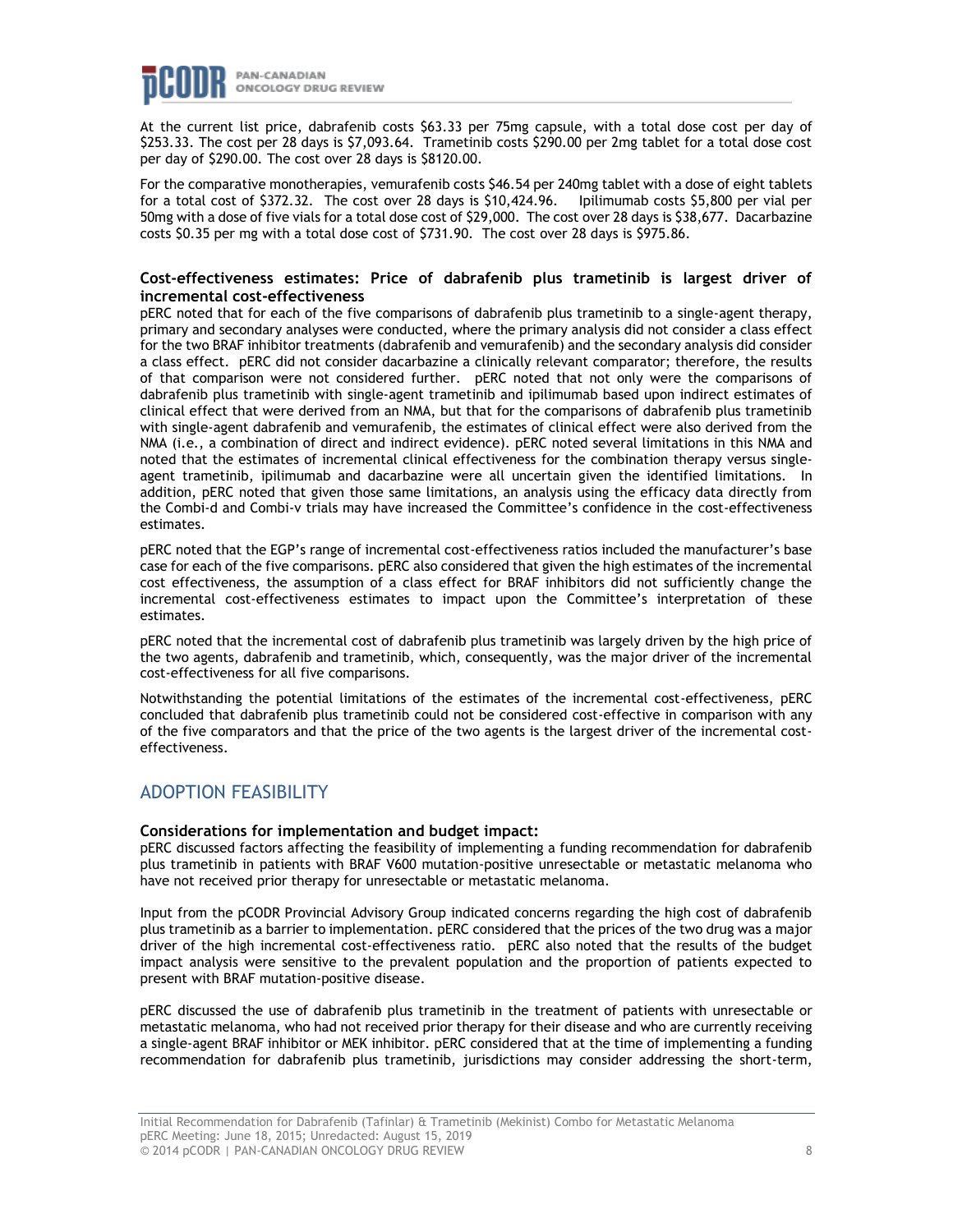

time-limited need to offer dabrafenib plus trametinib to patients receiving first-line single-agent BRAF or MEK inhibitor therapy for unresectable or metastatic melanoma if the disease has not progressed.

pERC also discussed input from the pCODR Provincial Advisory Group that indicated concern regarding the appropriate sequencing of BRAF inhibitors, MEK inhibitors, and immune checkpoint inhibitors. pERC considered input from the pCODR Clinical Guidance Panel that as yet, there is no evidence to support or contraindicate the use of dabrafenib plus trametinib after progression on either a single-agent BRAF inhibitor or a single-agent MEK inhibitor; therefore, pERC could not make an informed recommendation on this matter. pERC also noted input from the pCODR Clinical Guidance Panel that as yet, there is no evidence to inform the optimal sequencing of dabrafenib plus trametinib with immune checkpoint inhibitors. Therefore, pERC was also unable to make an informed recommendation regarding the optimal sequencing of these agents in patients with unresectable or metastatic melanoma who have not received prior therapy. Finally, pERC noted that the provinces may want to consider prospectively collecting data regarding the efficacy and safety of dabrafenib plus trametinib administered before or after immune checkpoint inhibitors to help define the optimal sequencing of these agents in this patient population.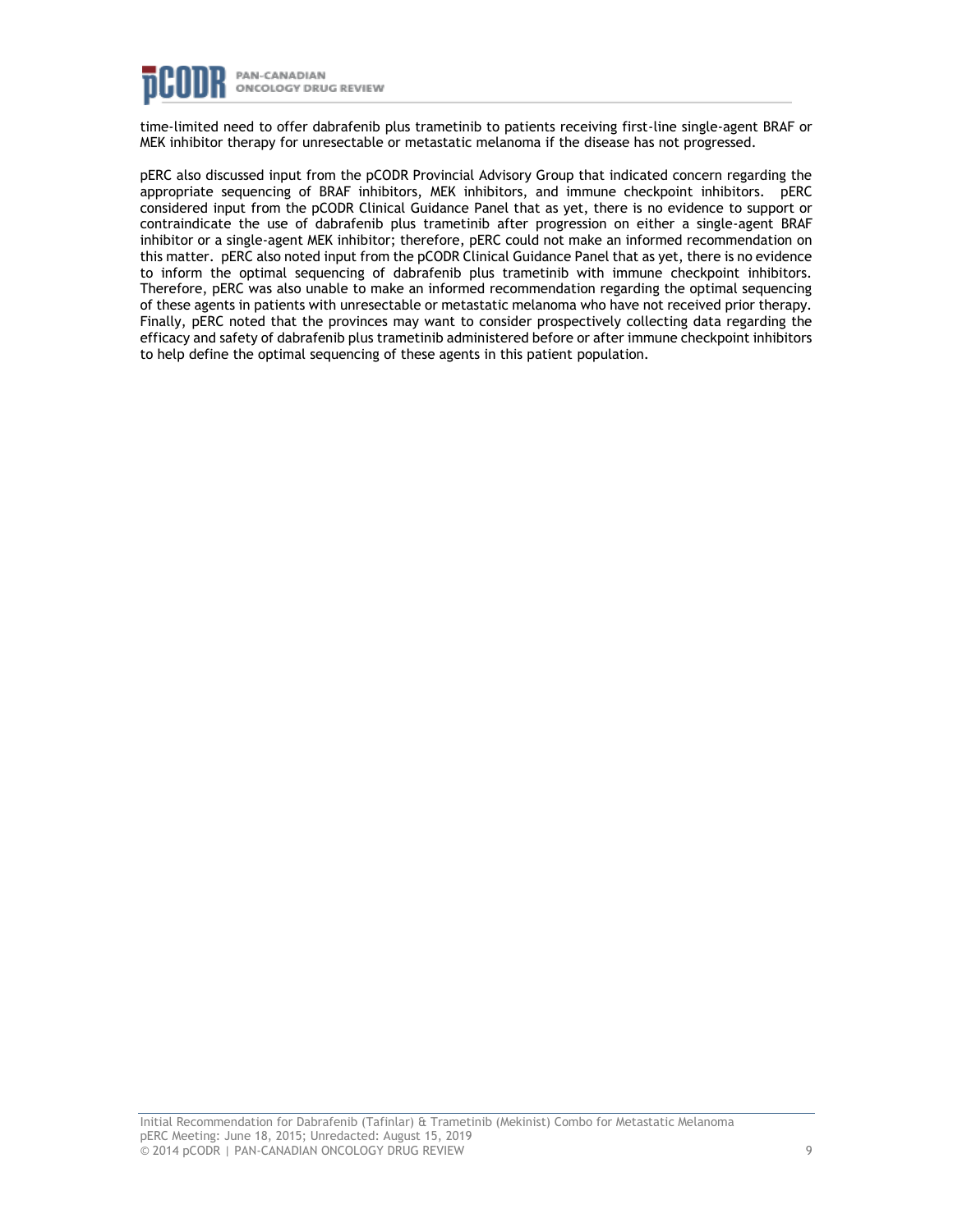# **DRUG AND CONDITION INFORMATION**

| <b>Drug Information</b>               | $\bullet$ | Dabrafenib is a BRAF V600 inhibitor; Trametinib is a MEK<br>inhibitor<br>Dabrafenib is available in 50 and 75 mg capsules;<br>Trametinib is available in 0.5 mg and 2 mg tablets<br>The recommended dose of dabrafenib is 150 mg orally, and<br>of trametinib 2mg orally, both once daily, until disease<br>progression                                                                               |
|---------------------------------------|-----------|-------------------------------------------------------------------------------------------------------------------------------------------------------------------------------------------------------------------------------------------------------------------------------------------------------------------------------------------------------------------------------------------------------|
| <b>Cancer Treated</b>                 |           | BRAF V600 mutation-positive metastatic melanoma                                                                                                                                                                                                                                                                                                                                                       |
| <b>Burden of Illness</b>              | $\bullet$ | 6,500 new cases of primary melanoma were diagnosed in<br>2014 and approximately 1,100 individuals die from<br>melanoma each year<br>Most metastatic patients are not candidates for surgical<br>resection and systemic treatment is the only alternative.<br>The prognosis for these patients remains poor. The median<br>survival has been 6-9 months with a 5-year survival of<br>approximately 6%. |
| <b>Current Standard Treatment</b>     |           | Vemurafenib is currently a standard first line treatment of<br>advanced, unresectable melanoma in patients with a BRAF<br>V600 mutation.<br>For patients with resistance to BRAF inhibitors, ipilimumab,<br>a monoclonal antibody has been shown to improve survival<br>in the first and second line settings in the treatment of<br>metastatic melanoma                                              |
| <b>Limitations of Current Therapy</b> |           | Single agent BRAF inhibitors are approved and commonly<br>used in BRAF positive metastatic melanoma; however,<br>resistance typically develops within 6 to 8 months of<br>treatment initiation and survival at that point is poor                                                                                                                                                                     |

# **ABOUT THIS RECOMMENDATION**

### **The pCODR Expert Review Committee (pERC)**

Recommendations are made by the pCODR Expert Review Committee following the pERC Deliberative Framework. pERC members and their roles are as follows:

- Dr. Anthony Fields, Oncologist (Chair) Dr. Maureen Trudeau, Oncologist (Vice-Chair) Dr. Scott Berry, Oncologist Bryson Brown, Patient Member Dr. Matthew Cheung, Oncologist Mario de Lemos, Pharmacist Dr. Sunil Desai, Oncologist Mike Doyle, Economist
- Dr. Bill Evans, Oncologist Dr. Allan Grill, Family Physician Dr. Paul Hoskins, Oncologist Danica Wasney, Pharmacist Carole McMahon, Patient Member Alternate Jo Nanson, Patient Member Dr. Tallal Younis, Oncologist Dr. Kelvin Chan, Oncologist

All members participated in deliberations and voting on the initial recommendation except:

• Drs. Sunil Desai who was not present for the meeting